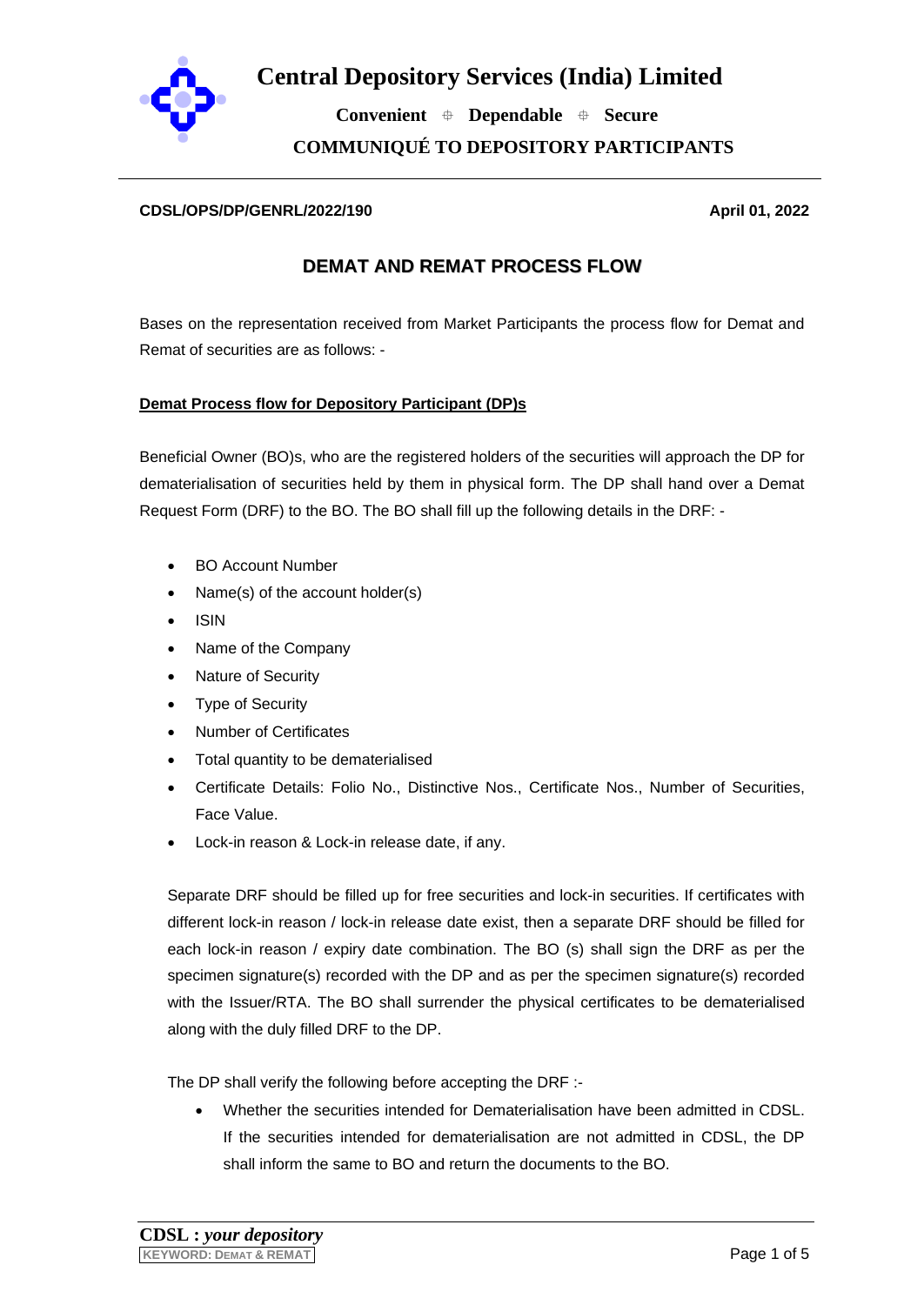

 **Convenient Dependable Secure COMMUNIQUÉ TO DEPOSITORY PARTICIPANTS**

- Whether the certificate details mentioned on the DRF and on the certificates enclosed, tally.
- Whether the name(s) of the account holder(s) and the name(s) of the holder(s) appearing on the certificates tally exactly with those recorded under the BO account maintained with CDSL. (In case the names are matching, but order of the names is not the same, refer to Transposition-cum-Demat procedure mentioned in Operating Instruction).
- In case the BO's name on the DRF is not matching with that on the certificate (e.g. the holder of the securities may have opened the demat account in the name of Sushil Ramesh Shah but his name on the certificate may appear as Sushil R. Shah or S. R. Shah, etc.), the dematerialisation request could be accepted by the DP, if the BO's signature on the DRF matches with specimen signature available on record with the DP.
- Whether all the holders have signed the DRF and the signatures of the account holders tally with those recorded by the DP.
- If there is any discrepancy in any of the details, the DP shall get it rectified and duly authenticated by all the holders.
- The error-free DRF shall be taken up for further processing by the DP.
- The Participants shall check the Distinctive Numbers of certificates of securities submitted by its clients for dematerialisation with the records of Distinctive Numbers made available by the depository and ensure that the appropriate International Securities Identification Number [ISIN] is filled in DRF, as applicable.

If the DRF is complete in all respects, then the DP should give an acknowledgement to the BO. Date of receiving the DRF should be written on the DP's copy of the DRF and on the acknowledgement given to the BO. The authorised official of the DP should sign it. The DP shall capture the details from the DRF & Certificates in the CDSL system and shall generate the Demat Request Number (DRN). The DP shall write down the DRN on the DRF. The DP should ensure that the correct ISIN is selected where the Issuer has more than one ISIN.

In case the Securities are in "Lock-in", then the following details need to be specified i.e. Lock-in Release date(s) and Lock-in reason. Lock-in reason can be any one from the list provided in the CDSL system from time to time. The "System-generated acknowledgement" of the demat request should be given to the BO after the authorised official of the DP has signed and stamped the same. The DP shall deface the certificates by affixing a rubber stamp as shown below. The DP should take proper care that the stamp is affixed in such a manner that no material information such as Distinctive number, Folio number, Certificates number, etc., are smudged or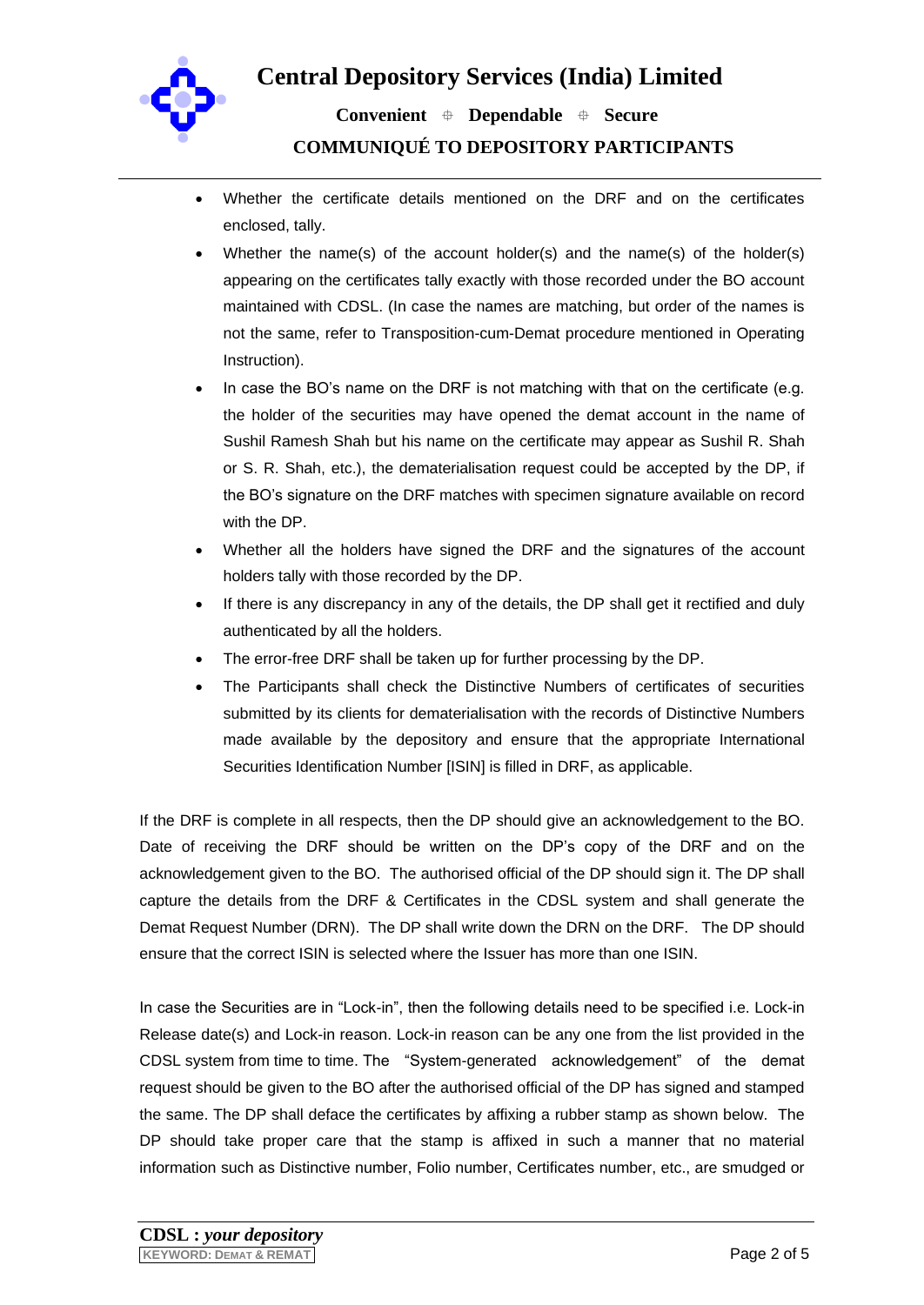

 **Convenient Dependable Secure COMMUNIQUÉ TO DEPOSITORY PARTICIPANTS**

become illegible. The DP shall mutilate the certificates, by punching two holes at the top of the certificate(s). The DRF shall be authorised by the DP by putting his seal & signature.

The certificates & the original DRF and Client Master Report [CML] of the BO shall be sent to the Issuer/Registrar & Transfer Agent (RTA) along with a system-generated covering letter. A copy of the DRF is to be maintained by the DP for its own reference and records. The DP shall capture the despatch details on the CDSL system, such as the despatch reference number, despatch date, name of courier, etc. The DP must despatch the physical documents to the Issuer / RTA within 7 days from the date of receiving physical documents from the BO.

If the Issuer/RTA rejects the demat request due to mismatch of physical documents with the electronic data than the RTA will send the DRF and certificates back to the DP under a Rejection Memo, specifying the reason for rejection. The DP shall arrange to return the certificates along with the rejection letter sent by the Issuer/RTA to the concerned BO within 7 days from receipt of rejected certificates.

If the demat request is not processed by the Issuer/RTA within 21 days after it has been set up on the system, then the DP should follow up with the Issuer/RTA. If the DP does not get the documents within 30 days from the date of rejection by Issuer/RTA, then the DP should follow up with the Issuer/RTA.

### **Remat Process flow for DPs**

BO who wishes to convert his CDSL dematerialised holdings of securities in rematerialized (physical form), will fill in the Rematerialization Request Form (RRF), in duplicate, and submit the same to his DP. All joint holders, if applicable, should sign the RRF. RRF can be signed by the Power Of Attorney (POA) holder also if any POA has been given. The POA must be registered with the Issuer/RTA.

DPs should ensure that sufficient free / Lock-in Balance should be present in the demat account. Separate remat request should be setup for free shares and lock-in shares. The ISIN should not be Inactive / Frozen for debits. The BO account should not be closed. In case of a remat request along with request for change of address, it should be ensured that it is from the BO only and not from any other person.

DP should verify the following details, as mentioned in the RRF, with the BO master maintained with CDSL. The details to be verified are as follows: -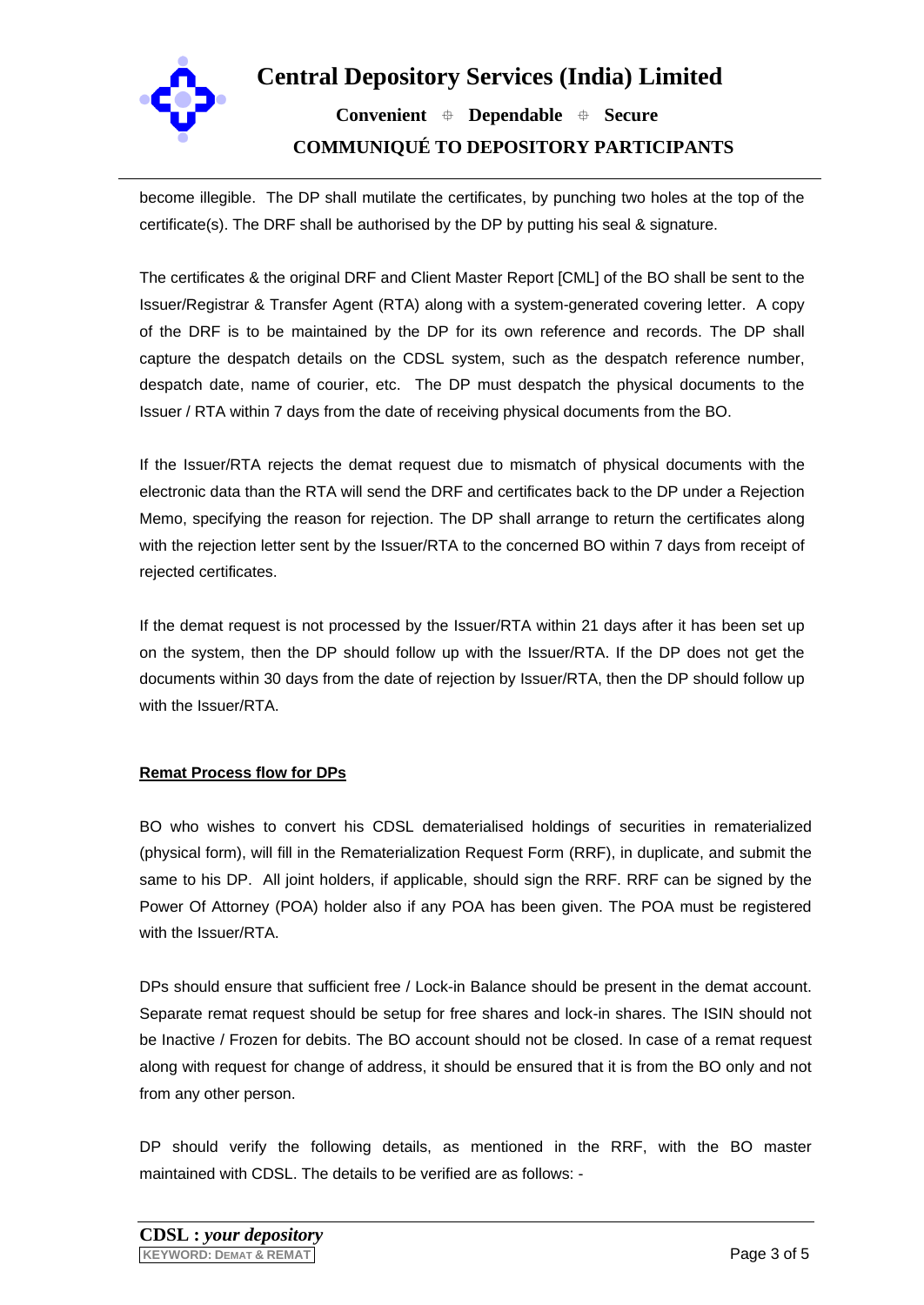

 **Convenient Dependable Secure COMMUNIQUÉ TO DEPOSITORY PARTICIPANTS**

- Name(s) of the Beneficial Owner(s)
- BO ID
- **Address**
- ISIN
- Name of the Issuer
- Quantity of securities requested for Rematerialization.
- Whether the quantity to be rematerialised is a free balance and there is no pledge or any other encumbrances attached to it.
- Signature(s) of the Beneficial Owner(s) or POA holder, as recorded with the DP.

The DP shall capture the details from the RRF in the CDSL system and shall generate the Remat Request Number [RRN]. RRF, which has been set up, can be modified any time before the same is accessed by the Issuer/RTA (either on-line access or downloads by Issuer/RTA). Modification of RRN or deletion of RRN which has already been set up by the DP, but not yet accessed by the Issuer/RTA, should be authorised by the BO, if the change of RRN is as per the RRF submitted by the BO or the deletion of RRN is to rectify the mistake committed by the DP.

DPs should exercise caution when selecting the "Lot option" i.e. MARKET or JUMBO LOT, in the CDSL system, as the charges applicable would vary depending on lot opted for. The DP shall note the RRN on the RRF and shall authorize the RRF with his seal and signature. The DP must dispatch the RRF to the Issuer/RTA within 7 days from the date of receiving the remat request from the BO. The DP will retain a copy of the RRF for his records. The DP should follow up with the Issuer/RTA if the remat request is not honoured within the prescribed time limit i.e. within 30 days and keep on record the follow-up done.

If the Remat request is rejected by the Issuer/RTA, then they will electronically intimate the rejection of RRF and send the rejected RRF along with all the documents for necessary correction / rectification. The DP will carry out the necessary rectification in consultation with the BO, to set up a fresh remat request.

DPs can refer to Operating Instructions, its annexures, and communiques available on CDSL website for more updated details.